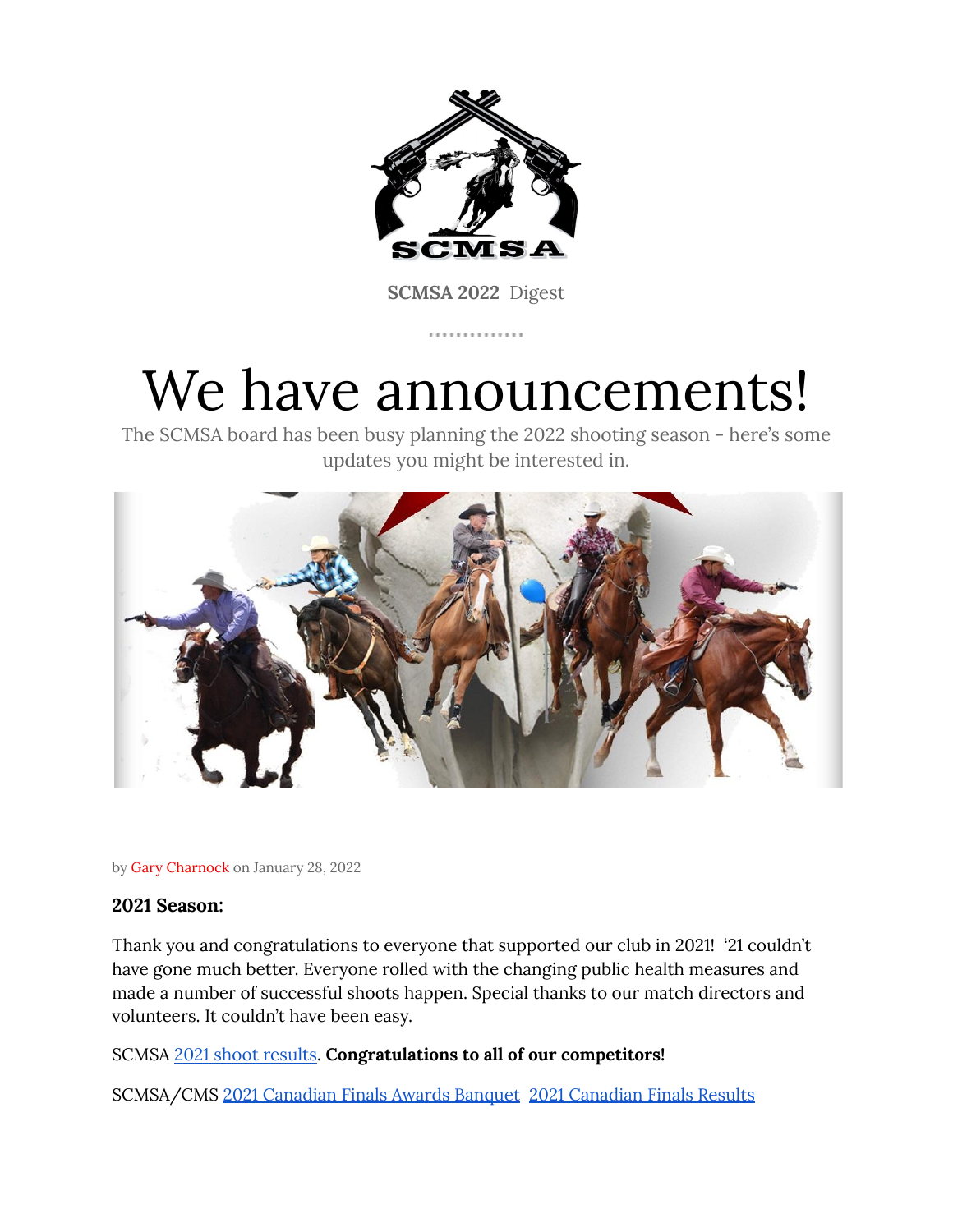#### 

2022 **TOP STORIES**

# 2022 AGM & News

by Gary Charnock on January 28, 2022

Whatevertheheck "normal" is/was or will be, the club is getting back to it in 2022. Expect lots of CMSA shoots. We will still have jackpots when, and where it makes sense.

Please visit our online [calendar](https://calendar.google.com/calendar/u/0?cid=c2Ntc2Fib2RAZ21haWwuY29t) to keep informed of scheduled and tentative shoots in Canada. I'll put fundraisers, clinics, meetings and practices up there too. I will keep it as up-to-date as possible. Please email us if something needs changing, or you are unable to view the calendar. [scmsabod@gmail.com](mailto:scmsabod@gmail.com)

## **2022 SCMSA Board Elections (no new nominees were forwarded)**

- 1. Vice President Phil Woods; re-elected by acclamation
- 2. Treasurer Tom Hakl re-elected by acclamation
- 3. Director Bob Irwin re-elected by acclamation
- 4. Director Kristin Wiens re-elected by Acclamation
- 5. Director Jared Mills re-elected by Acclamation
- 6. Director Lucas Thiessen re-elected by acclamation

**Up for election in 2023** – President – Cain Quam, Secretary - Tom Hakl, Directors – Parker Butterfield, Michelle Pipke, Gary Charnock